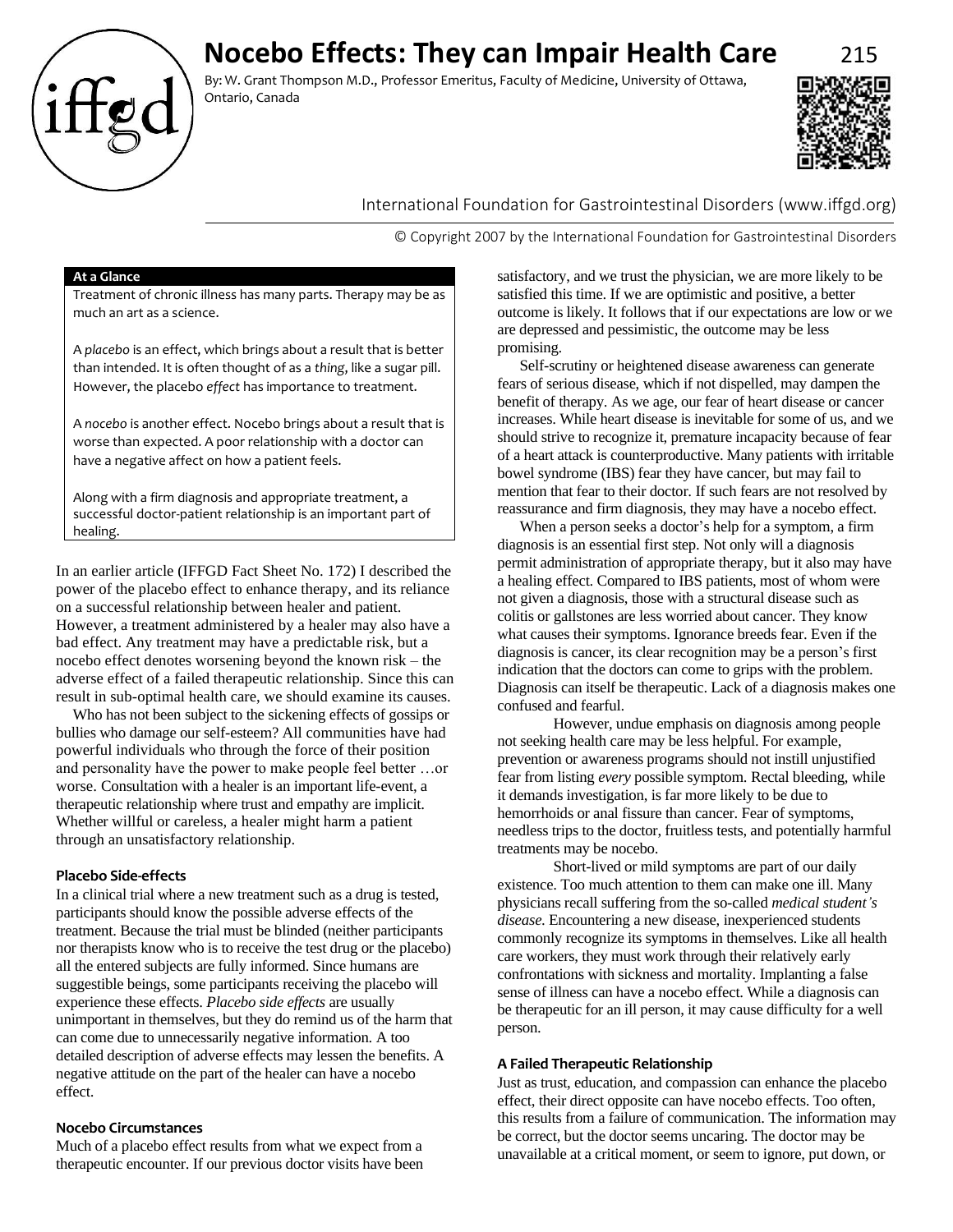fail to recognize a patient's urgent concerns. A healer may think she is understood, but the patient may misinterpret. Hurried and stressed physicians may appear to lack empathy and understanding. The critical element is time – time to evaluate, explain, reassure, and address every fear.

## **Nocebo Health Care**

Medicine is increasingly a business, and time is money. Many doctors work under conditions that demand that they see many patients. Health care organizations need to "process" many patients to meet their financial goals. In government-run health plans, doctor and funding shortages generate crowded clinics and long waiting lists. Work schedules designed to provide better lifestyles for doctors, often mean that patients see a different doctor each visit. Other patients move from specialist to specialist with no one in overall charge. The result can be an inconsistent therapeutic plan and the erratic use of tests and treatments. A doctor-patient relationship fails to develop. Medicine has made remarkable technological progress. However, over reliance on technology can compromise the basic need of an ill person to be cared for by an empathetic professional.

## **Malpractice Litigation**

Space does not permit ample discussion of this complex and perplexing issue. Our concern here is the nocebo effects of litigation, which is often the result of poor communication in the first place. In the course of medical care, accidents may happen, and most are not due to incompetence. Experts tell us that doctors could avoid most litigation if they explained fully and demonstrated care and concern. Fear of litigation can change physicians' behavior in unconstructive ways; leading some to avoid difficult cases, become wary and distant, defensively order excessive tests, or act in other ways that may not be in the interests of patients. A patient who litigates may feel victimized, find it difficult to find a doctor willing to care for him, and no longer trust any healer. A breakdown in the doctor-patient relationship can produce far-reaching nocebo consequences.

## **What Can a Patient Do**

Impersonal delivery of even very effective health care may be damaging. What can individuals do to remedy this? To be sure, medical schools need to emphasize the ideals that created their students' chosen profession. While understanding new medical technology, the rapidly increasing medical literature, and evidence-based medicine is called for, doctors who neglect the humanities do so at our peril. Young doctors need to understand how it feels to be a patient and to be fearful and ill.

Moreover, much of the problem is structural – a source of physician as well as patient dissatisfaction. Education and empathy takes time, and yet visits with primary care doctors may last as little as five minutes. Short medical encounters may lead to bad decisions such as unnecessary tests, or inappropriate prescriptions for, say, antibiotics. Lack of time has many causes; doctor shortages, fee for service where more visits yield more income, or health care organizations who need to serve many patients to satisfy their bottom line. As citizens, we can demand more time with our doctors and seek out health care that offers a steady relationship with a personal physician as well as access to specialist care. More time for interaction can save time and money through a more satisfactory relationship and more efficient use of medical technology.

As patients, we need doctors who will seek to understand our illnesses and fears, take the time to explain the therapeutic options, wisely offer judgment as to the best course of action, and maintain a relationship to us throughout the illness.

#### **Conclusion**

Just as an empathetic, confident, and positive physician can elicit therapeutic benefits beyond those of a treatment, so a physician seen by a patient to have the opposite characteristics can impair them. As doctors, citizens, or patients we should seek out health care systems and physicians that provide time for successful doctor-patient interaction.

## **Further Reading**

Thompson WG. *The placebo effect in health: combining science and compassionate care*. New York: Prometheus, 2005.

## **Tips on Talking to Your Doctor**

Research shows that a positive relationship with your doctor might lead to more satisfaction with your treatment. People get more benefit from a doctor's appointment if they have a good relationship with the doctor.

What can you do to help prevent a nocebo effect during your next doctor's appointment? The key is often good two-way communication.

Your doctor needs to understand your symptoms and concerns. Be prepared for the appointment by having key information ready and by asking questions. Here are some things you can do:

- 1. Begin by educating yourself. Learn as much as you can about the disorder or symptoms you are experiencing. Make note of any questions your doctor might be able to clarify for you.
- 2. Be ready to talk about your symptoms and other illnesses affecting your health.
- 3. Bring a list of any prescription medications, over-the-counter medications, or herbal supplements you take.
- 4. Consider bringing a written list of your concerns so you will not forget to ask an important question.
- 5. Do not be afraid to take notes during the appointment.
- 6. Be sure to discuss a treatment plan that is fitting for you.
- 7. If your doctor has already made a diagnosis, stop worrying that it is "something else."
- 8. Do not hesitate to ask questions. It is imperative that you walk away from your doctor's appointment with a clear understanding of what he or she tells you.

## **About IFFGD**

The International Foundation for Gastrointestinal Disorders (IFFGD) is a 501(c)(3) nonprofit education and research organization. We work to promote awareness, scientific advancement, and improved care for people affected by chronic digestive conditions. Our mission is to inform, assist, and support people affected by gastrointestinal disorders. Founded in 1991, we rely on donors to carry out our mission. Visit our website at: www.iffgd.org or www.aboutIBS.org.